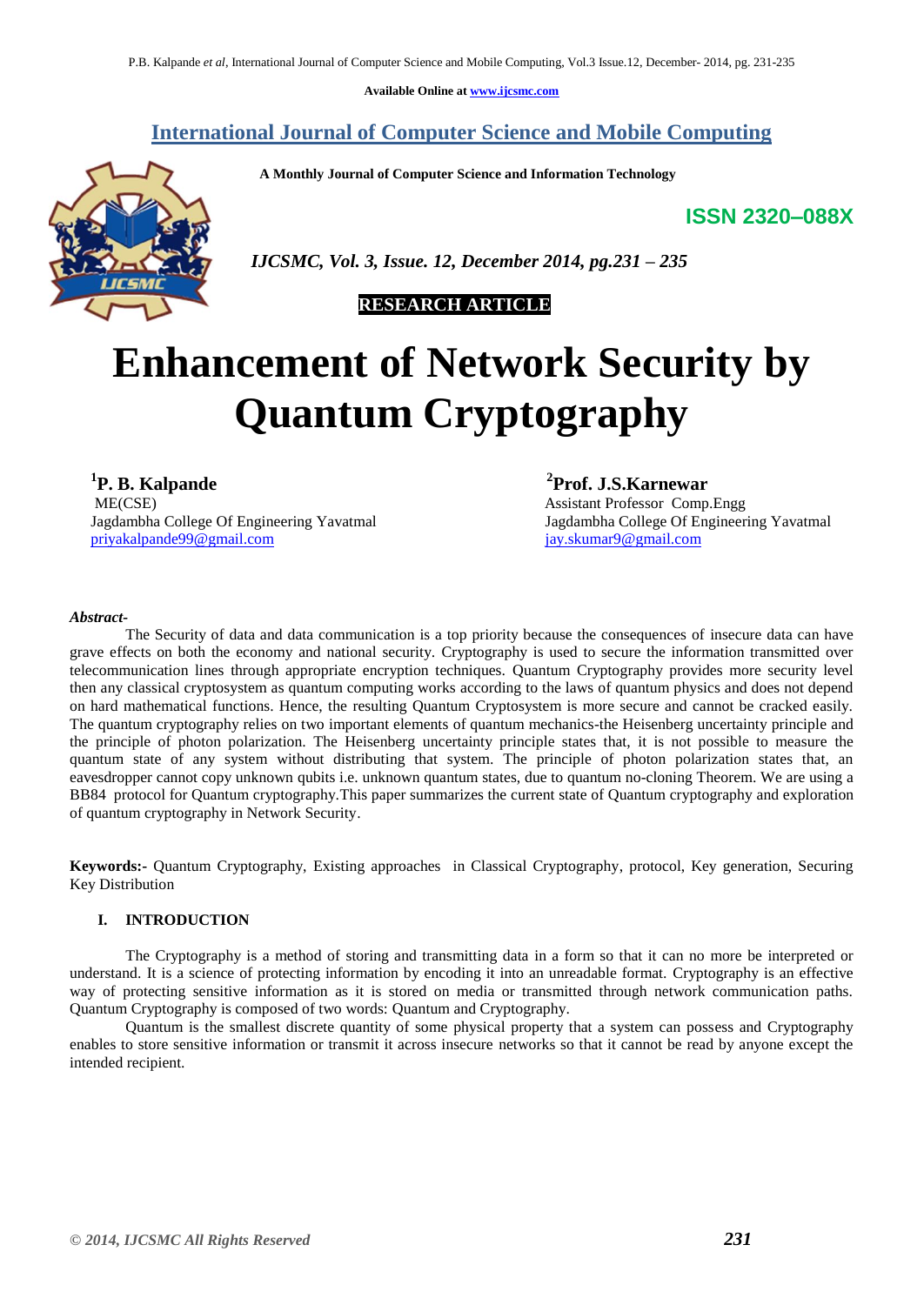

Figure 1: A Quantum Cryptographic Communication System for Securely Transferring Random Key

The quantum cryptography relies on two important elements of quantum mechanics the Heisenberg uncertainty principle and the principle of photon polarization. According the Heisenberg Uncertainty principle, it is not possible to measure the quantum state of any system without disturbing that system.[3]. This principle plays a critical role in thwarting the attempts of eavesdroppers in a cryptosystem based on quantum cryptography. Secondly, the photon polarization principle describes how light photons can be oriented or polarized in specific directions. Moreover, a polarized photon can only be detected by a photon filter with the correct polarization or else the photon may be destroyed. It is Heisenberg's uncertainty principle that makes quantum cryptography an attractive option for ensuring the privacy of data and defeating eavesdroppers.

Quantum Key Distribution (QKD) is used in quantum cryptography for generating a secret key shared between two parties using a quantum channel and an authenticated classical channel.

In the past few years, a remarkable surge of interest from international scientific and business communities has propelled QC into mainstream computer science and physics. Furthermore, new developments are making QC increasingly practical.

#### **II. LITERATURE REVIEW**

#### **History**

Originally, the security of a cryptogram depended on the secrecy of the entire encrypting and decrypting procedures. Today, however, we use ciphers in which the algorithm for encrypting and decrypting could be revealed to anybody without compromising the security of a particular message. The main practical problem with secret key encryption is exchanging a secret key.

By the year 1976 Symmetric encryption or secret key cryptography is the use of only a key, both in the encryption and decryption of data.

In 1978 the first public-key cryptosystem that appeared in the open literature is the RSA system, named after its three inventors, Ron Rivest, Adi Shamir, and Leonard Adleman.

In 1982 Wootters and Zurek introduces no cloning theorem, this is used in quantum cryptography that a qubit cannot be copied or amplified without disturbing its original state.

In 1997 Peter Shor proposed his celebrated polynomial-time algorithms for factoring integers and computing discrete logarithms with quantum computers all cryptosystems whose security is based on the hardness of solving these mathematical problems have become (at least theoretically) vulnerable.

#### **Existing Approaches In Classical Cryptography**

There are two kinds of cryptosystems: **symmetric** and **asymmetric[4]**.Symmetric cryptosystems use the same key (the secret key) to encrypt and decrypt a message, and asymmetric cryptosystems use one key (the public key ) to encrypt a message and a different key (the private key) to decrypt it. Symmetric cryptosystems are also called as *private key*  cryptosystems and asymmetric cryptosystems are also called as *public key* cryptosystems. The Data Encryption Standard (DES) and the Advanced Encryption Standard (AES) are the common approaches that come under symmetric key cryptography.

RSA belongs to asymmetric cryptosystems. It is the first algorithm known to be suitable for signing as well as encryption. RSA is widely used in electronic commerce protocols, and is believed to be secure given sufficiently long keys and the use of up-to-date implementations. But all these techniques of classical cryptography suffer from problems of less security and more complexity.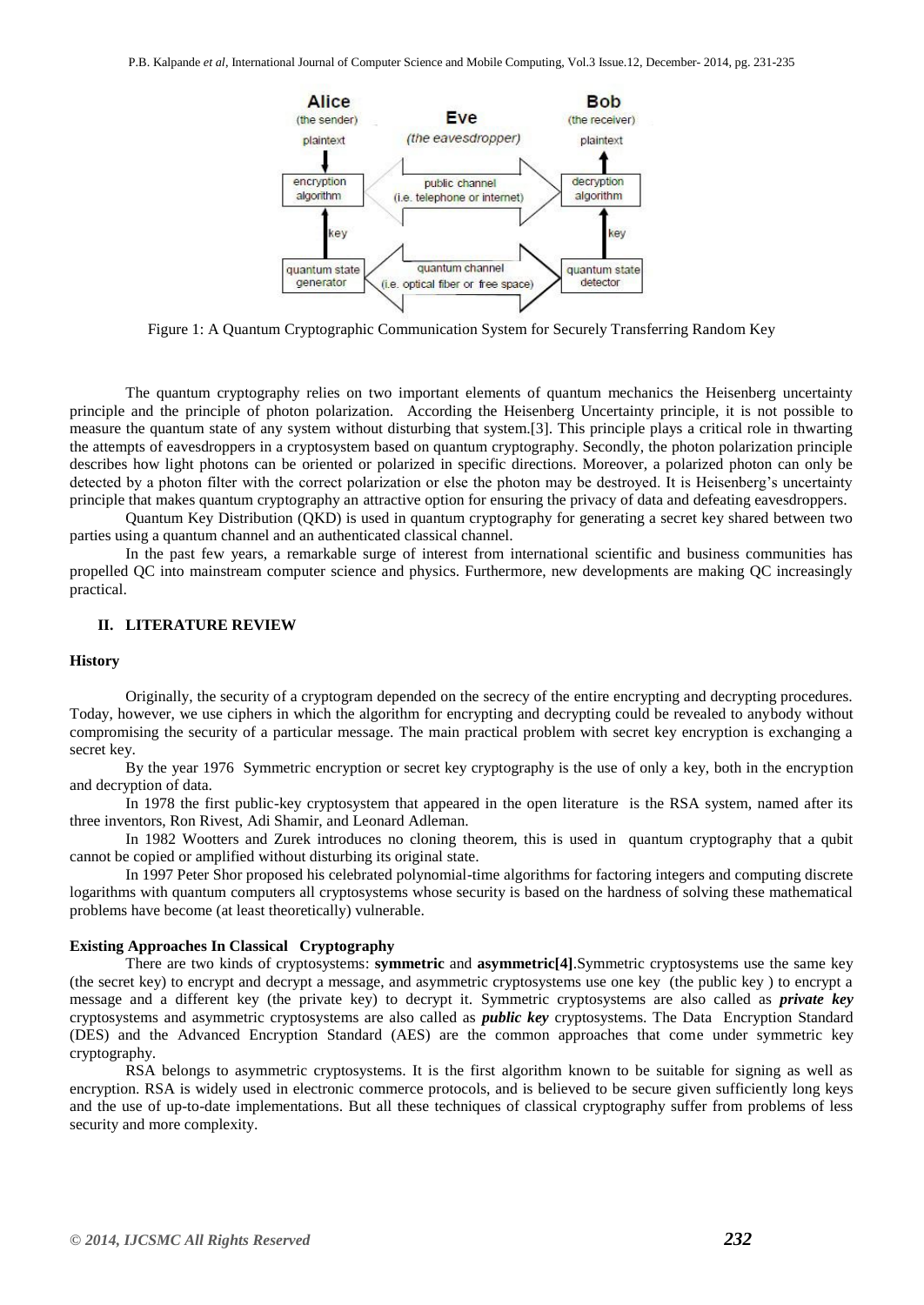P.B. Kalpande *et al*, International Journal of Computer Science and Mobile Computing, Vol.3 Issue.12, December- 2014, pg. 231-235

#### **III. Problem Analysis**

Every process of encryption and decryption is necessarily associated with a key, the combination used for encryption and or decryption and an algorithm .The requirement of same key as in case of symmetric key cryptography leads to a common problem called a problem of key distribution and in the case of asymmetric key cryptography, it is problematic to get the key pair generated for the encryption.

There are three main problems with encryption schemes:

#### 1. *Key distribution*:

It requires a secure mechanism to deliver keys properly.

#### *2. Key management:*

Here the number of keys required in a system with a large number of principals does not scale well.

#### *3. Security of message*

As computing power increases, and new classical computational techniques are developed, the length of time that a message can be considered secure will decrease, and numerical keys will no longer be able to provide acceptable levels of secure communications.

## **IV. Proposed Work**

## **Key Generation**

The most widely used public key system is RSA, which relies on the fact that factoring two large prime numbers is an NP hard problem [5]. Factoring a number that is hundreds of digits long will take millions of years using even the fastest supercomputer. Relying on the hardness of mathematical problems has been the crutch of classical cryptography because whenever computers make gains in terms of computing power, classical cryptography can simply increase the key length, which effectively doubles the key space with each bit.

Quantum computers, uses the laws of quantum physics and could possibly be able to crack any of the most sophisticated encryptions in use today in a year rather than millions of years. Quantum computers can be in multiple states at once as well as act on all of its states simultaneously [9].

In Quantum Cryptography, quantum property of light is used to generate key. Photon has a property called polarization**,** which is the plane in which the electric field oscillates. Their polarization state can be linear or circular, or it can be elliptical, which is anywhere in between of linear and circular polarization. We can use photons of different polarizations to represent quantum states. Each of these photons is in a state denoted by one of the four following symbols:—,  $|, \rangle$ . first two photon states are emitted by a polarizer which is set with a rectilinear orientation and the other two states are emitted by a polarizer which is set with a diagonal orientation.

In order to communicate, a coding system is necessary. State  $\vert$  codes 1, while—codes 0, and State  $\vert$  codes 0, while / codes  $1+(0) = -$ ,  $+(1)= |$ ,  $x(0)= \langle x(1)= \rangle$ 

For example: If Alice wants to transmit the conventional bit 0 or 1, she may choose to use + and consequently send out over the quantum channel —,  $\vert$ , or choose to use x and consequently send out  $\vert$ ,  $\vert$ 

If Alice is sending only  $\vert$  and— to Bob, the coding system shall identify that Alice is using the base  $+$ . For example, if Alice sends sequence of photons:  $|, |, \dots, \dots$ ; the binary number represented with these states is 1100. Now, if Bob wants to obtain a binary number sent by Alice, he needs to receive each photon in the same basis. In this case, this is + basis. A device called a polarizer allows us to place a photon in a particular polarization. The polarization basis is the mapping we decide to use for a particular state.

# **QUANTUM KEY DISTRIBUTION**

Quantum mechanics has multiple cryptographic applications as well. The best known is quantum key distribution (QKD) which enables Alice and Bob to create a secure classical secret key despite the potential presence of an eavesdropper. QKD requires only an insecure quantum channel and authenticated classical channels, but unfortunately requires multiple rounds of back and forth communication between Alice and Bob.

QKD is a means of distributing keys from one party to another, and detecting eavesdropping. It always two parties to establish a common random secret key by taking advantage of the fact that quantum mechanics does not allow for distinguishing non-orthogonal states with certainty.

The primary proposed application of QKD is to create a secret key, which is then used with the one-time pad to send unconditionally secure messages. One of the best-known protocols for quantum key distribution is usually called BB84.

#### **Securing Key Distribution**

The representation of bits through polarized photons is the foundation of quantum cryptography that serves as the underlying principle of quantum key distribution [10]. Thus, while the strength of modern digital cryptography is dependent on the computational difficulty of factoring large numbers, quantum cryptography is completely dependent on the rules of physics and is also independent of the processing power of current computing systems. Since the principle of physics will always hold true, quantum cryptography provides an answer to the uncertainty problem that current cryptography suffers from, it is no longer necessary to make assumptions about the computing power of malicious attackers or the development of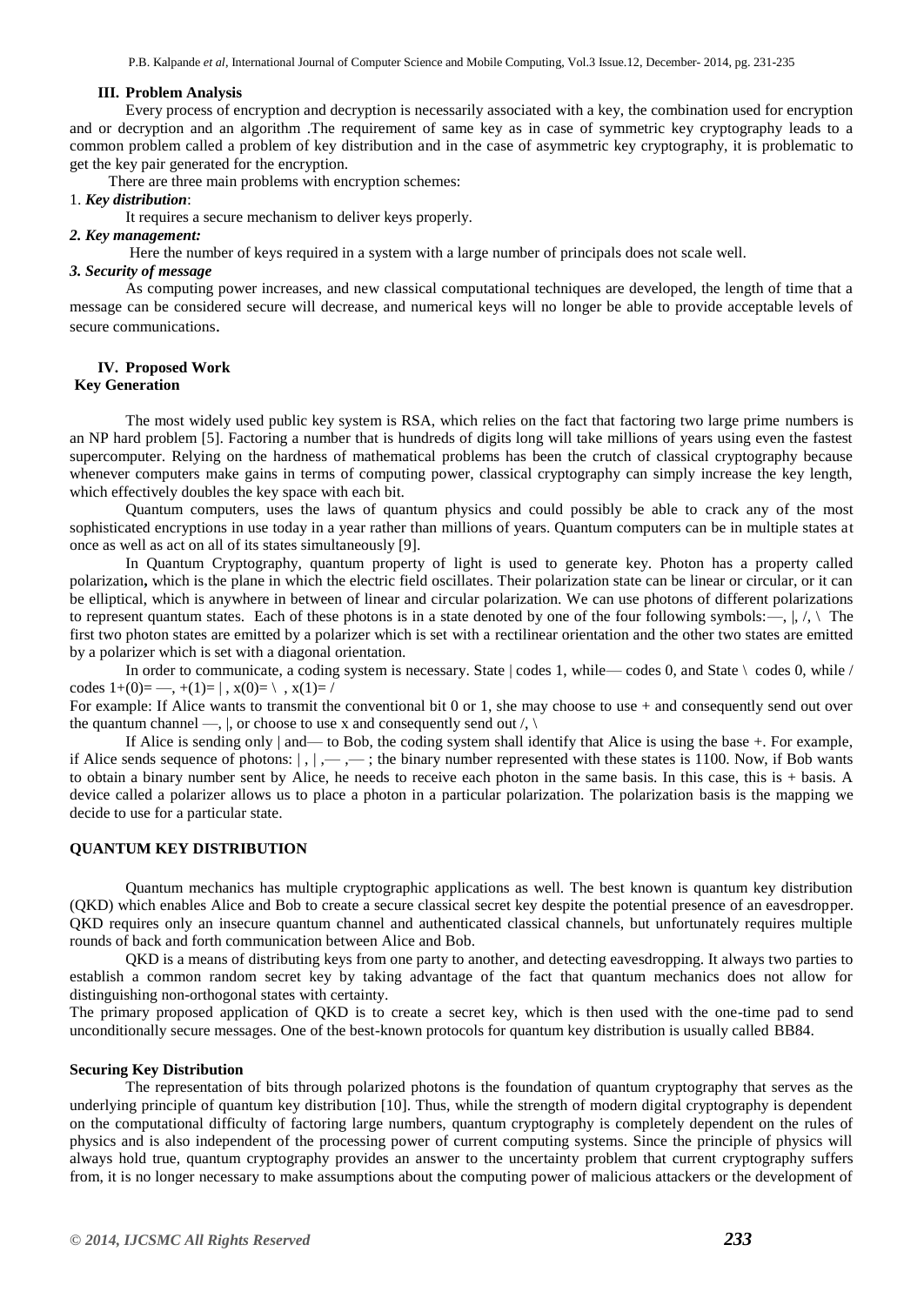a theorem to quickly solve the large integer factorization problem. Keys can be distributed using quantum cryptography [6] in the following manner. The sender will send the message to the receiver using a photon gun.

The stream of photons will be in one of the four polarization that corresponds to vertical, horizontal or diagonal in opposite directions (0,45,90.135 degree).At the receiver's end the receiver will randomly choose a filter and count and measure the correct photon polarization. Now, receiver will communicate with sender (out-of-band) about their correct measurement (without sending actual measurement values).



Figure:2 Working of Quantum Cryptography

The photons that were incorrectly measured will be discarded and the correctly measured photons will be translated into bits based on their polarization. Now, sender and receiver will generate one time pad combining their results. This onetime pad will be used in one time information exchange between them. None of them can know the actual key in advance because the key is the product of both their random choices. Now, if an attacker tries to eavesdrop, he must select the correct filter otherwise the photon will get destroyed. Even if attacker is able to successfully eavesdrop, the information which he will get will be of little use unless he has the knowledge of correct polarization of each particular photon. As a result attacker will not correctly interpret meaningful keys and thus be thwarted in his endeavors.

#### **V. BB84 Protocol**

Although several exist, a single quantum cryptography protocol will be discussed here. This is sufficient to illustrate the principle of quantum cryptography. The BB84 protocol was the first to be invented in 1984 by Charles Bennett of IBM Research and Gilles Brassard of the University of Montreal. An emitter and a receiver can implement it by exchanging singlephotons, whose polarization states are used to encode bit values over an optical fiber. This fiber, and the transmission equipment, is called the quantum channel. They use four different polarization states and agree, for example, that a 0-bit value can be encoded either as a horizontal state or a –45° diagonal one . For a 1-bit value, they will use either a vertical state or a +45° diagonal one.

For each bit, the emitter sends a photon whose polarization is randomly selected among the four states. Here fords the orientation in a list.

- The photon is sent along the quantum channel.
- For each incoming photon, the receiver randomly chooses the orientation horizontal or diagonal of a filter allowing distinguishing between two polarization states. He records these orientations, as well as the outcome of the detections – photon deflected to the right or the left.

#### **VI. CONCLUSION**

Quantum cryptography promises to revolutionize secure communication by providing security based on the fundamental laws of physics, instead of the current state of mathematical algorithms or computing technology. Hence, the resulting Quantum Cryptosystem is more secure and cannot be cracked easily. Within the next few years, such systems could start encrypting some of the most valuable secrets of government and industry.

### **REFERENCES**

[1]*Feynman, R.P.* Simulating physics with computers // International Journal of Theoretical Physics. — 1982. — V. 21. — Number 6. — P. 467—488

[2] Inoue, K. 2006, "Quantum Key Distribution Technologies", IEEE journal of selected topics in quantum electronics, 12, (4), 888 - 896 .

[3] Homer, Iliad 6.213, transl. Ian Johnston (in English), Malaspina University-College, Nanaimo, BC, Canada (2000).